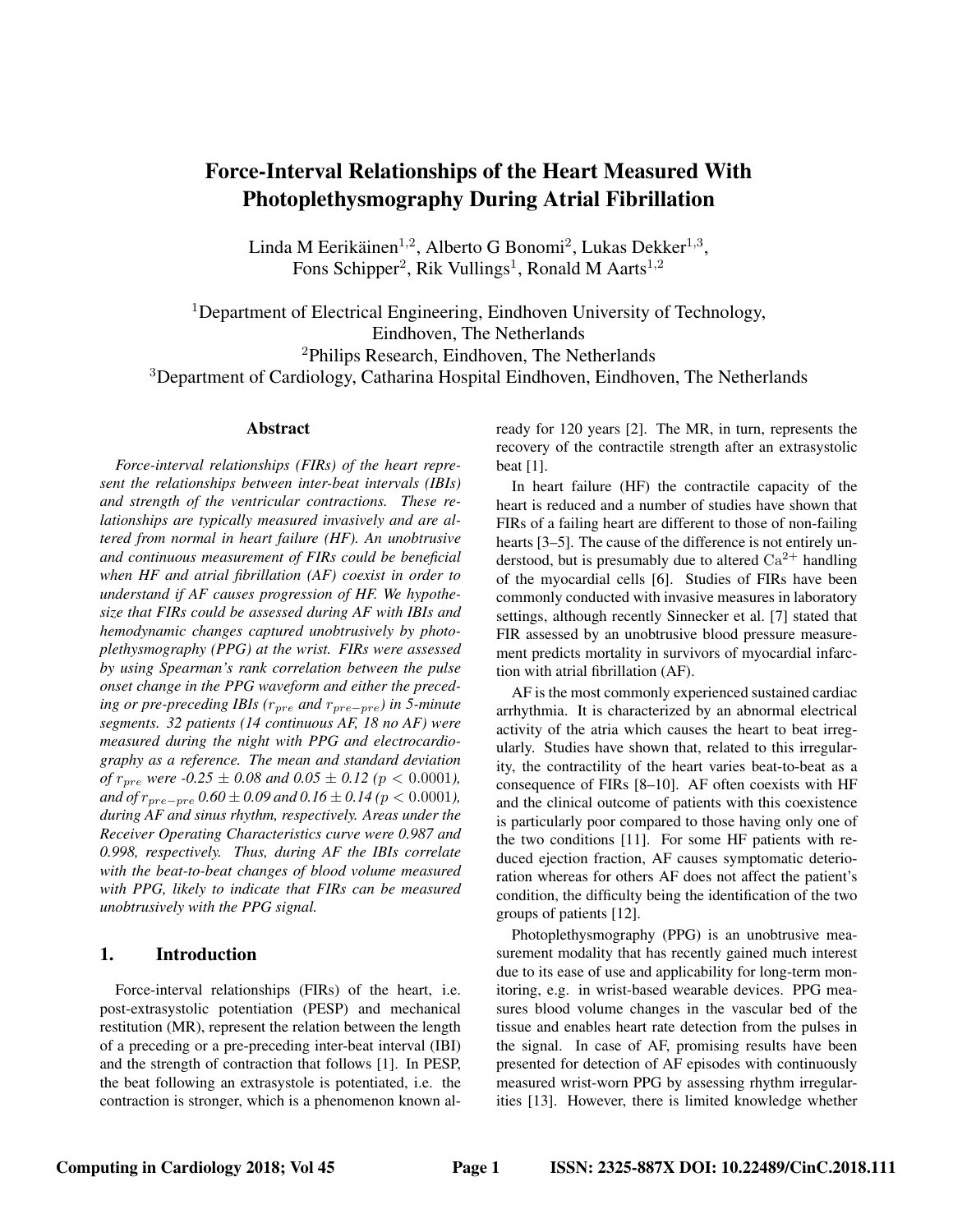continuous PPG monitoring during AF could have additional value beyond rhythm irregularity assessment, considering that PPG also captures hemodynamic effects.

We hypothesize that the beat-to-beat contractility variations during AF may be reflected as pulse-to-pulse variations in the PPG waveform. The assumption is that during irregular rhythm FIRs can be observed and there is a stronger correlation between IBIs and variations in pulse morphology. In this paper we present a study about the relationships between IBIs and PPG signal morphology variations during AF that could possibly serve as an unobtrusive method to assess FIRs.

### 2. Methods

## 2.1. Data

The dataset consisted of 24-hour measurements of electrocardiography (ECG), PPG and accelerometer from 40 subjects. PPG and accelerometer were measured with a wrist-worn data logging device equipped with the Philips Cardio and Motion Monitoring Module (CM3 Generation-3, Wearable Sensing Technologies, Philips, Eindhoven) and an ECG reference with a 12-lead Holter monitor (H12+, Mortara, Milwaukee, WI, USA). The measurement protocol and devices are described in more detail in [13].

The ECG data were visually analyzed by a clinical expert using an automated rhythm detection software (Veritas, Mortara, Milwaukee, WI, USA). The ECG beat times were extracted by the software and every beat was classified either as normal, supraventricular or ventricular premature contraction, AF, paced, artifact, or unknown. The rhythm was then confirmed or corrected by the expert. In addition to rhythm information, the collected data included patient diaries of the daily activities, and baseline characteristics, medical characteristics, and information about medication which were retrieved from the medical records.

For the analysis, patients with atrial flutter or very noisy ECG reference were excluded. This resulted in 32 patients of which 14 had continuous AF (age (years,  $m \pm sd$ ): 68  $\pm$ 11, males: 71%, BMI (kg/m<sup>2</sup>, m  $\pm$  sd): 29.8  $\pm$  6.9) and 18 showed normal sinus rhythm with premature contractions (age, (years, m  $\pm$  sd): 67  $\pm$  14, males: 50%, BMI (kg/m<sup>2</sup>, m  $\pm$  sd): 28.1  $\pm$  5.6).

#### 2.2. Features

The PPG data was downsampled from 128 Hz to 64 Hz and preprocessed by filtering with a bandpass filter to the range from 0.3 to 5 Hz. The pulses were detected by identifying fiducial points in the PPG waveform such as the onset of the pulse. The major fluctuations in the PPG signal were removed by subtracting a cubic spline fitted to the point of the maximum gradient of the rising pulse slope [14]. The IBIs were calculated as the time differences between two consecutive pulse onset times. Based on the IBI sequence from PPG and the IBI sequence from the ECG reference beat-times, the reference beat labels were aligned with the PPG pulses.

The analysis was limited to the period at night between the times that patient had reported going to bed and getting up in the morning with the purpose of having less movement artifacts in the signal. The time stamps were selected manually around the reported sleep and awake times by looking at the accelerometer data.

Figure 1 shows an example of recorded PPG waveform during AF with six PPG pulses and the variables that from here on will be referred as pre-preceding inter-beat interval (IBI<sub>pre−pre</sub>), preceding inter-beat interval (IBI<sub>pre</sub>), and difference in the PPG signal between two consecutive pulse onsets (i) and (i–1) (onset $_{diff}$ ). IBI<sub>pre</sub> is the time difference between the pulses (i) and  $(i-1)$  and  $IBI_{pre-pre}$ between the pulses (i–1) and (i–2). The onset $_{diff}$  could indirectly reflect the change in end-diastolic volume. This is, in turn, related to the change in stroke volume and end-systolic volume, which are known to be influenced by FIRs [10].



Figure 1. Example of PPG pulses,  $\text{onset}_{diff}$ ,  $IBI_{pre}$ , and IBIpre−pre during AF.

The relationship between IBIs and  $onset_{diff}$  were analyzed with Spearman's rank correlation. Spearman's rank correlation was selected because of the non-linearity of the relationship. IBIs  $<$  200 ms and  $>$  2000 ms were discarded from the analysis before assessing the correlation. The correlation coefficients between  $IBI_{pre-pre}$ and onset $_{diff}$  ( $r_{pre-pre}$ ), and IBI<sub>pre</sub> and onset $_{diff}$  ( $r_{pre}$ ) were computed in 5-minute segments shifting by 60s and including segments containing at least 180 IBIs. In every segment top and bottom 2% of onset $_{diff}$  values and corresponding IBIs were discarded to exclude outliers. Moreover, segments including premature contractions were excluded from the analysis since these also induce FIRs and the focus of the analysis was in FIRs during AF.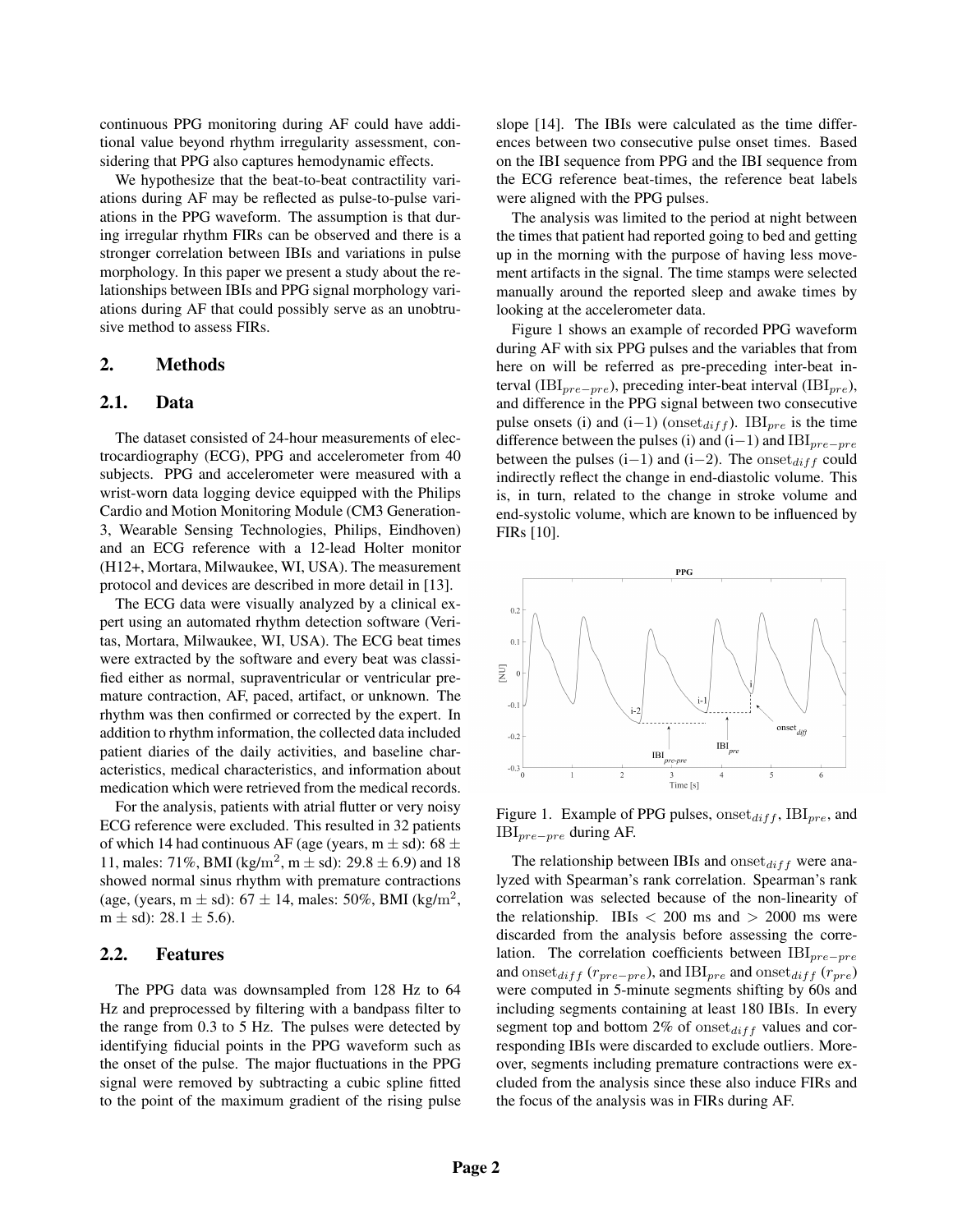## 2.3. Statistical analysis

The difference between the distributions of correlation coefficients  $r_{pre}$  and  $r_{pre-pre}$  during AF compared to sinus rhythm was assessed with Mann-Whitney U-test. In addition, Receiver Operating Charateristics (ROC) were analyzed in order to understand to which extent the two correlations are different in the AF and sinus rhythm groups.

## 3. Results

The relationships between the inter-beat intervals  $(H\text{III}_{pre-pre})$  and  $I\text{III}_{pre})$  and  $\text{onset}_{diff}$  when computed in a 5-minute segment during AF are shown in figure 2. It illustrates a similar positive trend of  $\{O(1)\}$  in relation to pre-preceding IBI and a negative trend in relation to preceding IBI which is similar to the relationships of the IBIs and end-systolic volume as in [10] during AF.



Figure 2. The relation between preceding IBI ( $IBI_{pre}$ ) and pulse onset difference ( $\text{onset}_{diff}$ ) (top) and between pre-preceding IBI ( $IBI_{pre-pre}$ ) and pulse onset difference (below) in a 5-minute segment when every point represents a beat.

Histograms of correlation coefficients  $r_{pre}$  and  $r_{pre-pre}$ computed for IBI<sub>pre</sub> and onset<sub>diff</sub>, and IBI<sub>pre−pre</sub> and  $onset_{diff}$ , respectively, are presented in figure 3. The mean and standard deviation of  $r_{pre}$  were -0.25  $\pm$  0.08 and 0.05  $\pm$  0.12, for AF and sinus rhythm, respectively, and of  $r_{pre-pre}$  0.60  $\pm$  0.09 and 0.16  $\pm$  0.14. In both cases the Mann-Whitney U-test confirmed that the difference in the distributions of  $r_{pre}$  and  $r_{pre-pre}$  between the AF and sinus rhythm group was statistically significant ( $p <$ 0.0001). Of all computed  $r_{pre}$  94.84% were significantly different from zero ( $p < 0.05$ ) during AF with respect to 23.66% when AF was not present. For  $r_{pre-pre}$  the percentages of nonzero correlation were 99.98% and 58.37% for AF and sinus rhythm, respectively.

Figure 4 shows the ROC curves for the correlation coefficients  $r_{pre}$  and  $r_{pre-pre}$ , with the areas under the curve 0.987 and 0.990, respectively.

## 4. Discussion

In this paper we presented two features that could represent FIRs in the PPG signal during AF. The beat-tobeat variability of IBIs during AF shows a relation with blood volume changes which cannot be observed when there is little variability, i.e. during sinus rhythm. The mean correlation coefficients between IBIs and pulse onset changes during AF obtained in this study are similar to the ones presented by Brookes et al. [10] with IBIs and end-systolic volume. The unobtrusive continuous assessment of FIRs, and whether they change with time, can be particularly interesting when AF and HF coexist, since AF can increase symptoms and cause further progression of HF [11]. Moreover, AF can induce HF. Continuous monitoring could possibly help in noticing early on deterioration in the patient's condition, enabling interventions or changes to treatment and preventing further deterioration.

As a limitation, an invasive reference measure of contractility was missing in this study. In addition, new studies are required for investigating whether the unobtrusive measures from PPG presented here show a difference between HF patients and patients with non-failing hearts.

## 5. Conclusion

The relationship between IBIs and pulse-to-pulse morphology variations in the PPG signal during AF could reflect the FIRs of the heart. This will provide an interesting unobtrusive parameter to study further in the group of patients with AF and HF, first by confirming the findings with experiments in a controlled setting using an invasive measurement as a reference, and later on with the aim of improving disease management in this patient group.

### Acknowledgements

This research was performed within the framework of the strategic joint research program on Data Science between TU/e, Catharina Hospital Eindhoven, and Philips